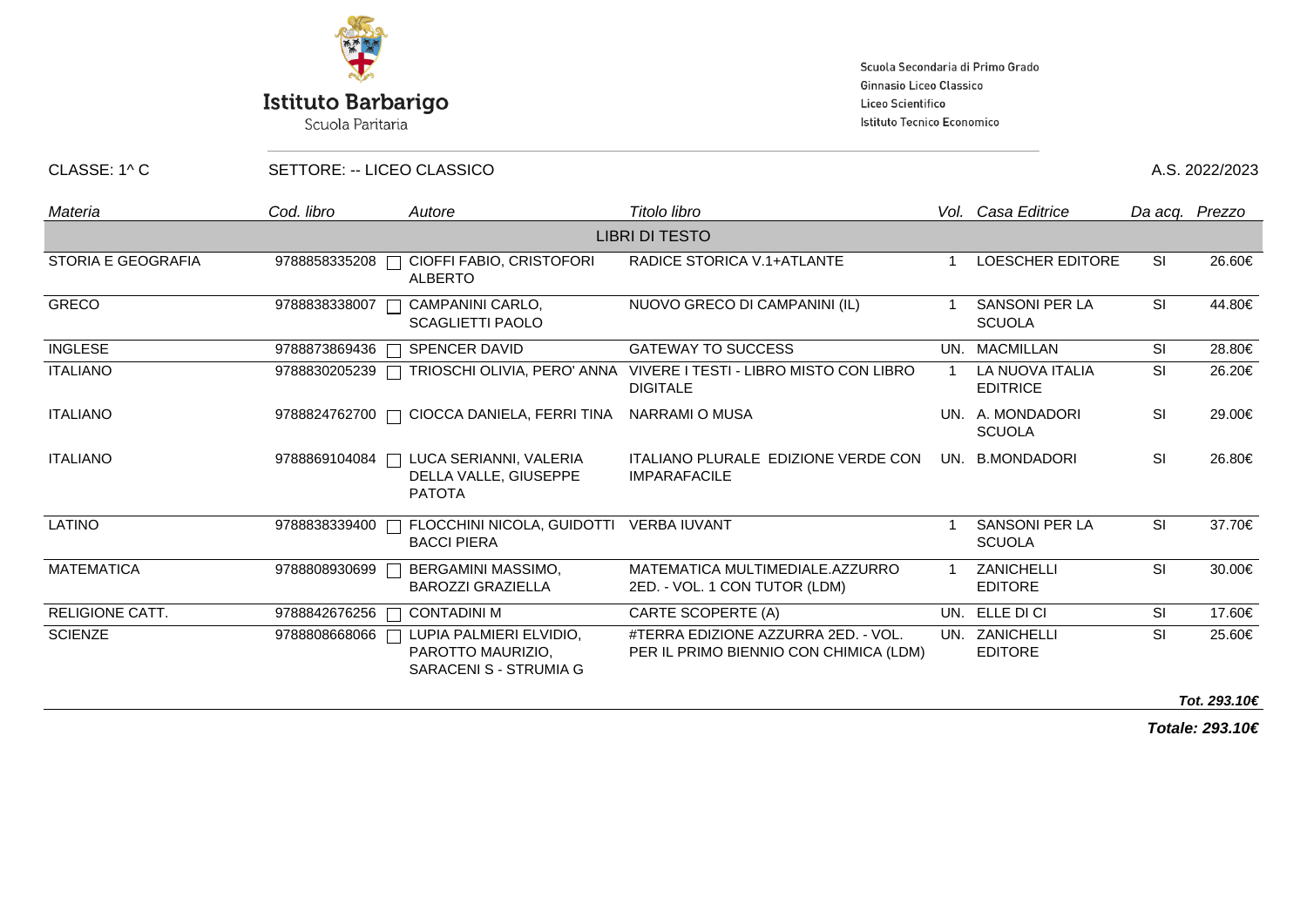

## **Istituto Barbarigo**

Scuola Paritaria

Scuola Secondaria di Primo Grado Ginnasio Liceo Classico Liceo Scientifico Istituto Tecnico Economico

CLASSE: 2^ C SETTORE: -- LICEO CLASSICO A.S. 2022/2023

| Materia                   | Cod. libro    | Autore                                                                       | Titolo libro                                                          |                | Vol. Casa Editrice                     | Da acq. Prezzo           |              |  |
|---------------------------|---------------|------------------------------------------------------------------------------|-----------------------------------------------------------------------|----------------|----------------------------------------|--------------------------|--------------|--|
| <b>LIBRI DI TESTO</b>     |               |                                                                              |                                                                       |                |                                        |                          |              |  |
| <b>SCIENZE</b>            | 9788808573407 | SADAVA DAVID, HILLIS DAVID,<br><b>HELLER C - HACKER S</b>                    | NUOVA BIOLOGIA.BLU 2ED. (LA) - LA<br>BIOSFERA E LA CELLULA PLUS (LDM) |                | UN. ZANICHELLI<br><b>EDITORE</b>       | SI                       | 21.90€       |  |
| <b>STORIA E GEOGRAFIA</b> | 9788858335215 | CIOFFI FABIO, CRISTOFORI<br><b>ALBERTO</b>                                   | <b>RADICE STORICA V.2</b>                                             | $\mathcal{P}$  | <b>LOESCHER EDITORE</b>                | <b>SI</b>                | 23.70€       |  |
| <b>GRECO</b>              | 9788838338038 | CAMPANINI CARLO,<br><b>SCAGLIETTI PAOLO</b>                                  | NUOVO GRECO DI CAMPANINI (IL)                                         |                | 2 SANSONI PER LA<br><b>SCUOLA</b>      | SI                       | 27.60€       |  |
| <b>INGLESE</b>            | 9788853018786 | THOMAS A O'DELL F,<br><b>GREENWOOD A BRELSTAFF</b><br>T, ZANELLA A MAXWELL C | IN TIME - STUDENT'S BOOK & WORKBOOK 2 2<br>+ TAVOLA DEI VERBI +       |                | CIDEB - BLACK CAT                      | <b>SI</b>                | 29.70€       |  |
| <b>ITALIANO</b>           | 9788824755085 | <b>BOTTA NERELLA</b>                                                         | CHE MONDI POSSA APRIRTI                                               |                | 2 A. MONDADORI<br><b>SCUOLA</b>        | SI                       | 21.30€       |  |
| <b>LATINO</b>             | 9788838339394 | FLOCCHINI NICOLA, GUIDOTTI VERBA IUVANT<br><b>BACCI PIERA</b>                |                                                                       |                | 2 SANSONI PER LA<br><b>SCUOLA</b>      | SI                       | 23.40€       |  |
| <b>MATEMATICA</b>         | 9788808863577 | BERGAMINI MASSIMO,<br><b>BAROZZI GRAZIELLA</b>                               | MATEMATICA MULTIMEDIALE.AZZURRO<br>2ED. - VOL. 2 (LDM)                |                | 2 ZANICHELLI<br><b>EDITORE</b>         | $\overline{\mathsf{SI}}$ | 26.40€       |  |
|                           |               |                                                                              |                                                                       |                |                                        |                          | Tot. 174.00€ |  |
|                           |               |                                                                              | LIBRI GIÀ IN USO DALL'ANNO PRECEDENTE                                 |                |                                        |                          |              |  |
| <b>GRECO</b>              | 9788838338007 | CAMPANINI CARLO,<br>┌<br><b>SCAGLIETTI PAOLO</b>                             | NUOVO GRECO DI CAMPANINI (IL)                                         | $\mathbf{1}$   | <b>SANSONI PER LA</b><br><b>SCUOLA</b> | <b>NO</b>                | 44.80€       |  |
| <b>ITALIANO</b>           | 9788824744805 | CIOCCA, FERRI<br>$\Box$                                                      | NARRAMI O MUSA - NUOVA EDIZIONE                                       |                | UN. A. MONDADORI<br><b>SCUOLA</b>      | <b>NO</b>                | 29.30€       |  |
| <b>ITALIANO</b>           | 9788869102936 | SERIANNI, DELLA VALLE,<br><b>PATOTA</b>                                      | <b>ITALIANO PLURALE</b>                                               |                | UN. B.MONDADORI                        | <b>NO</b>                | 25.70€       |  |
| <b>ITALIANO</b>           | 9788808092083 | MANZONI A.                                                                   | PROMESSI SPOSI SECONDA EDIZIONE                                       |                | UN. ZANICHELLI<br><b>EDITORE</b>       | <b>NO</b>                | 33.80€       |  |
| <b>LATINO</b>             | 9788838339400 | FLOCCHINI NICOLA, GUIDOTTI VERBA IUVANT<br><b>BACCI PIERA</b>                |                                                                       | $\overline{1}$ | <b>SANSONI PER LA</b><br><b>SCUOLA</b> | <b>NO</b>                | 37.70€       |  |
| RELIGIONE CATT.           | 9788842676256 | <b>CONTADINI M</b>                                                           | CARTE SCOPERTE (A)                                                    |                | UN. ELLE DI CI                         | <b>NO</b>                | 17.60€       |  |
|                           |               |                                                                              |                                                                       |                |                                        |                          | Tot. 188.90€ |  |

**Totale: 362.90€**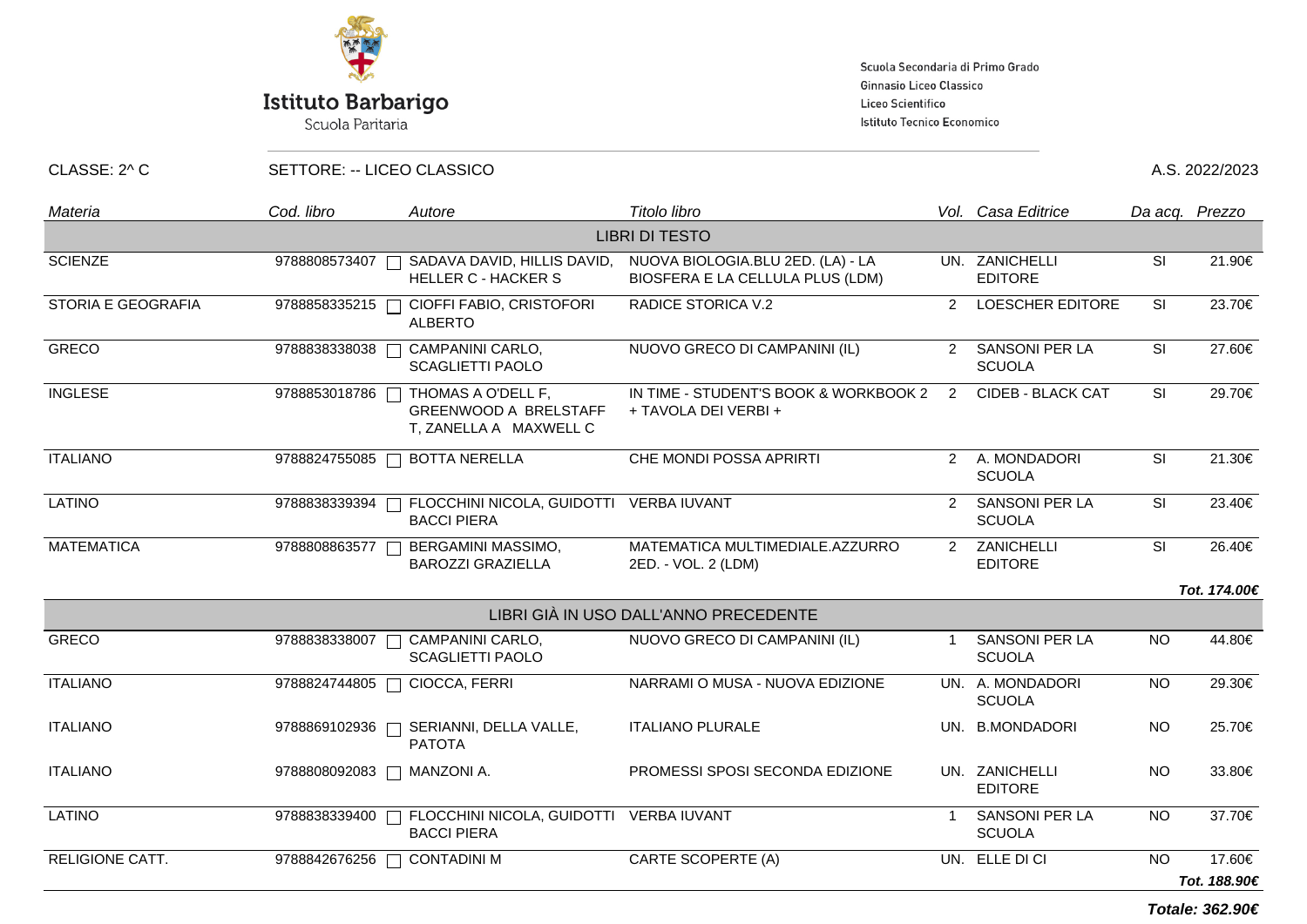

# **Istituto Barbarigo**<br>Scuola Paritaria

Scuola Secondaria di Primo Grado Ginnasio Liceo Classico Liceo Scientifico Istituto Tecnico Economico

CLASSE: 3^ C SETTORE: -- LICEO CLASSICO A.S. 2022/2023

| Materia                  | Cod. libro                  | Autore                                                                      | Titolo libro                                                                    |                | Vol. Casa Editrice                        |                                   | Da acq. Prezzo |  |
|--------------------------|-----------------------------|-----------------------------------------------------------------------------|---------------------------------------------------------------------------------|----------------|-------------------------------------------|-----------------------------------|----------------|--|
| <b>LIBRI DI TESTO</b>    |                             |                                                                             |                                                                                 |                |                                           |                                   |                |  |
| <b>SCIENZE</b>           | 9788808739162               | SADAVA DAVID, HILLIS DAVID,<br><b>HELLER C - HACKER S</b>                   | NUOVA BIOLOGIA.BLU 2ED. (LA) - IL CORPO<br><b>UMANO PLUS (LDM)</b>              |                | 2 ZANICHELLI<br><b>EDITORE</b>            | <b>SI</b>                         | 30.00€         |  |
| <b>SCIENZE</b>           | 9788808509086               |                                                                             | POSCA VITO, FIORANI TIZIANA CHIMICA PIU - DALLA MOLE ALLA<br>NOMENCLATURA (LDM) |                | ZANICHELLI<br><b>EDITORE</b>              | <b>SI</b>                         | 24.30€         |  |
| <b>FILOSOFIA</b>         | 9788839524522               | ABBAGNANO, FORNERO                                                          | <b>CON-FILOSOFARE 1</b>                                                         |                | PARAVIA                                   | SI                                | 36.20€         |  |
| <b>FISICA</b>            | 9788808832429   AMALDI UGO  |                                                                             | TRAIETTORIE DELLA FISICA 3ED. (LE) - VOL.<br>$1$ (LDM)                          | $\overline{1}$ | ZANICHELLI<br><b>EDITORE</b>              | SI                                | 30.40€         |  |
| <b>GRECO</b>             | 9788858326800<br>$\Box$     | PORRO ANTONIETTA, LAPINI<br><b>WALTER</b>                                   | KTEMA ES AIEI V 1                                                               |                | LOESCHER EDITORE                          | <b>SI</b>                         | 36.10€         |  |
| <b>GRECO</b>             | 9788800357494               | ANZANI MARIA, MOTTA MARIA, PONTES<br><b>CONTI MARCO</b>                     |                                                                                 |                | UN. LE MONNIER                            | <b>SI</b>                         | 31.30€         |  |
| <b>INGLESE</b>           | 9788873869504               | SPENCER DAVID                                                               | <b>GATEWAY TO SUCCESS</b>                                                       |                | UN. MACMILLAN                             | <b>SI</b>                         | 30.75€         |  |
| <b>INGLESE</b>           | 9788843420599               | CATTANEO ARTURO, DE<br><b>FLAVIIS DONATELLA</b>                             | LITERARY JOURNEYS                                                               |                | <b>CARLO SIGNORELLI</b><br><b>EDITORE</b> | <b>SI</b>                         | 29.40€         |  |
| <b>ITALIANO</b>          | 9788824776561               | PRANDI STEFANO                                                              | VITA IMMAGINATA (LA)                                                            |                | A. MONDADORI<br><b>SCUOLA</b>             | <b>SI</b>                         | 50.00€         |  |
| <b>LATINO</b>            | 9788868896058               | AGNELLO GIACINTO,<br>ORLANDO ARNALDO                                        | NUOVO UOMINI E VOCI DELL'ANTICA ROMA<br>(IL) VOL. 1?                            |                | <b>PALUMBO</b>                            | SI                                | 31.60€         |  |
| <b>MATEMATICA</b>        | 9788808930552               | BERGAMINI MASSIMO,<br>BAROZZI GRAZIELLA, TRIFONE TUTOR (LDM)<br><b>ANNA</b> | MATEMATICA.AZZURRO 3ED. - VOL. 3 CON                                            |                | ZANICHELLI<br><b>EDITORE</b>              | <b>SI</b>                         | 27.10€         |  |
| <b>STORIA</b>            | 9788857791807               | CODOVINI                                                                    | EFFETTO DOMINO V.1+EDUCAZ. CIVICA                                               |                | D'ANNA                                    | SI                                | 26.40€         |  |
| <b>STORIA DELL' ARTE</b> | 9788808976345               | CRICCO GIORGIO, DI<br><b>TEODORO FRANCESCO</b><br><b>PAOLO</b>              | ITINERARIO NELL'ARTE EDIZIONE VERDE<br>5ED - VOLUME 1 (LDM)                     |                | <b>ZANICHELLI</b><br><b>EDITORE</b>       | $\overline{\overline{\text{SI}}}$ | 33.50€         |  |
|                          |                             |                                                                             |                                                                                 |                |                                           |                                   | Tot. 417.05€   |  |
|                          |                             |                                                                             | LIBRI GIÀ IN USO DALL'ANNO PRECEDENTE                                           |                |                                           |                                   |                |  |
| <b>RELIGIONE CATT.</b>   | 9788842676256 □ CONTADINI M |                                                                             | CARTE SCOPERTE (A)                                                              |                | UN. ELLE DI CI                            | <b>NO</b>                         | 17.60€         |  |
|                          |                             |                                                                             |                                                                                 |                |                                           |                                   | Tot. 17.60€    |  |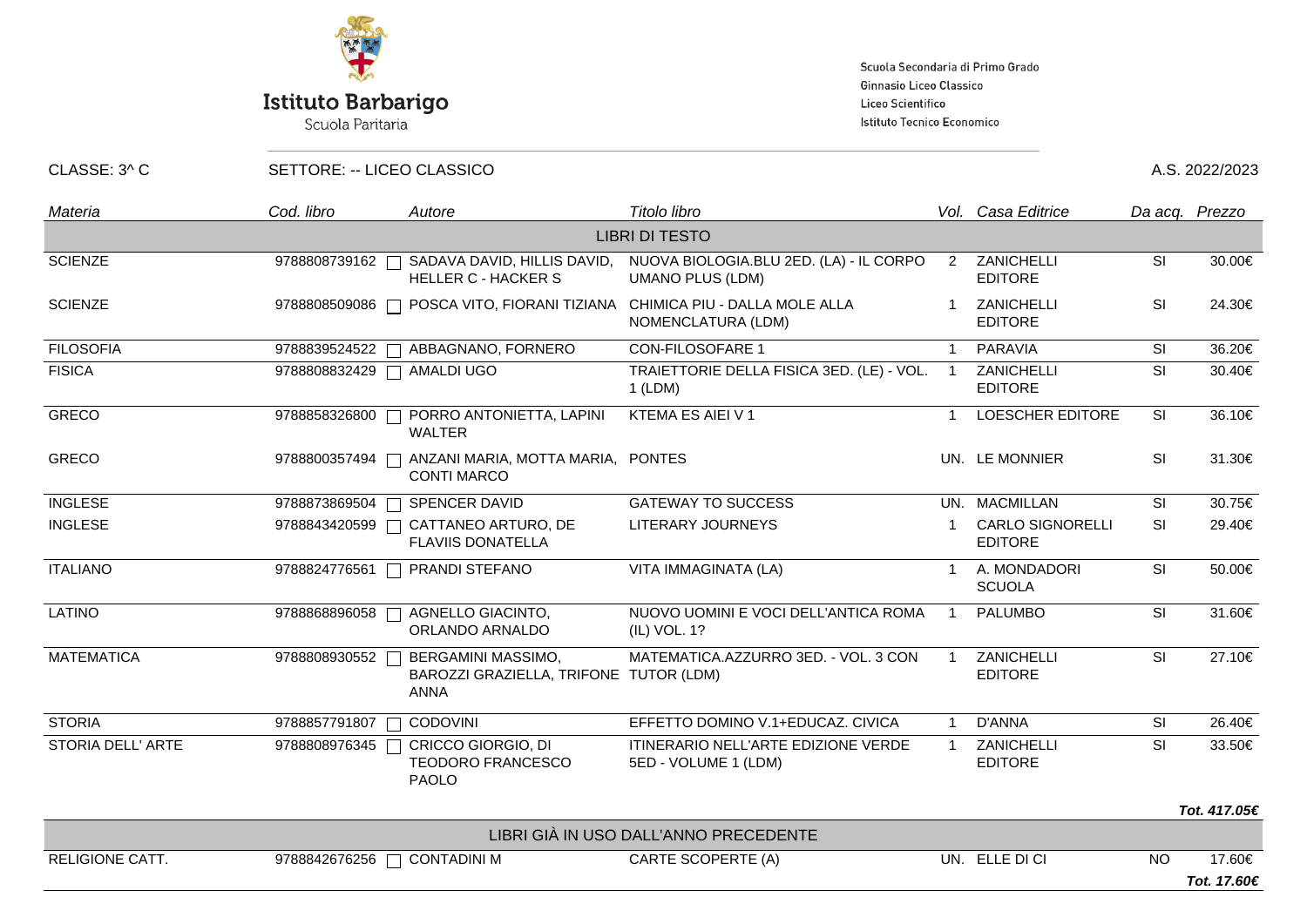| <b>LIBRI CONSIGLIATI</b> |                                                                                      |                        |                   |           |             |  |  |
|--------------------------|--------------------------------------------------------------------------------------|------------------------|-------------------|-----------|-------------|--|--|
| DIRITTO ED ECONOMIA      | ZAGREBELSKY GUSTAVO,<br>9788800354752<br>TRUCCO CRISTINA, BACCELI<br><b>GIUSEPPE</b> | A SCUOLA DI DEMOCRAZIA | LE MONNIER<br>UN. | <b>NO</b> | 28.30€      |  |  |
|                          |                                                                                      |                        |                   |           | Tot. 28.30€ |  |  |

**Totale: 462.95€**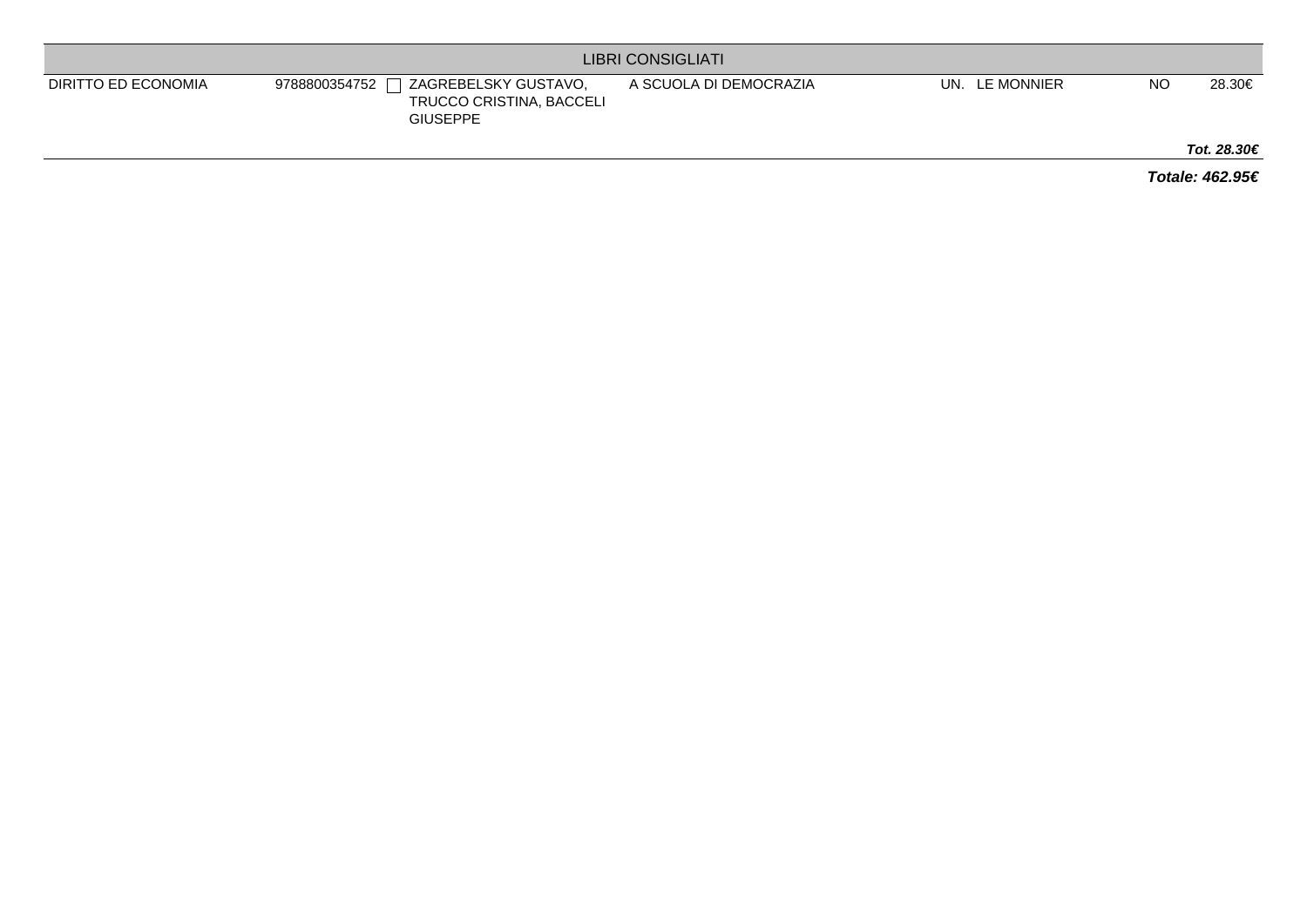

### Istituto Barbarigo

Scuola Paritaria

Scuola Secondaria di Primo Grado Ginnasio Liceo Classico Liceo Scientifico Istituto Tecnico Economico

CLASSE: 4^ C SETTORE: -- LICEO CLASSICO A.S. 2022/2023

| Materia           | Cod. libro    | Autore                                                                                      | Titolo libro                                                                          |                | Vol. Casa Editrice            |           | Da acq. Prezzo |
|-------------------|---------------|---------------------------------------------------------------------------------------------|---------------------------------------------------------------------------------------|----------------|-------------------------------|-----------|----------------|
|                   |               |                                                                                             | <b>LIBRI DI TESTO</b>                                                                 |                |                               |           |                |
| <b>SCIENZE</b>    | 9788808797179 | $\Box$                                                                                      | POSCA VITO, FIORANI TIZIANA CHIMICA PIU - DAGLI EQUILIBRI<br>ALL'ELETTROCHIMICA (LDM) | $\mathcal{P}$  | ZANICHELLI<br><b>EDITORE</b>  | SI        | 23.30€         |
| <b>FILOSOFIA</b>  | 9788839524539 | NICOLA ABBAGNANO,<br><b>GIOVANNI FORNERO</b>                                                | <b>CON-FILOSOFARE 2</b>                                                               | $\overline{2}$ | PARAVIA                       | SI        | 47.70€         |
| <b>FISICA</b>     | 9788808134233 | AMALDI UGO                                                                                  | TRAIETTORIE DELLA FISICA (LE) 3ED -<br>VOLUME 2 (LDM)                                 | $2^{\circ}$    | ZANICHELLI<br><b>EDITORE</b>  | SI        | 27.80€         |
| <b>GRECO</b>      | 9788858326817 | PORRO ANTONIETTA, LAPINI<br>WALTER, RAZZETTI<br><b>FRANCESCA</b>                            | KTEMA ES AIEI V 2                                                                     | $\overline{2}$ | <b>LOESCHER EDITORE</b>       | SI        | 44.60€         |
| <b>ITALIANO</b>   | 9788824776646 | PRANDI STEFANO<br>$\Box$                                                                    | VITA IMMAGINATA (LA)                                                                  | $\overline{2}$ | A. MONDADORI<br><b>SCUOLA</b> | SI        | 42.60€         |
| <b>LATINO</b>     | 9788868896072 | AGNELLO GIACINTO,<br>ORLANDO ARNALDO                                                        | NUOVO UOMINI E VOCI DELL'ANTICA ROMA<br>(IL) VOL. 2?                                  | 2              | PALUMBO                       | SI        | 28.50€         |
| <b>MATEMATICA</b> | 9788808490056 | BERGAMINI MASSIMO,<br>$\mathbf{L}$<br>BAROZZI GRAZIELLA, TRIFONE TUTOR (LDM)<br><b>ANNA</b> | MATEMATICA.AZZURRO 3ED. - VOL. 4 CON                                                  | $\overline{2}$ | ZANICHELLI<br><b>EDITORE</b>  | SI        | 27.50€         |
| <b>STORIA</b>     | 9788857792132 | CODOVINI                                                                                    | EFFETTO DOMINO V.2+EDUCAZ. CIVICA                                                     | $2^{\circ}$    | <b>D'ANNA</b>                 | SI        | 27.30€         |
| STORIA DELL' ARTE | 9788808729040 | CRICCO GIORGIO, DI<br><b>TEODORO FRANCESCO</b><br><b>PAOLO</b>                              | ITINERARIO NELL'ARTE 4A EDIZIONE<br>VERSIONE VERDE - VOLUME 2 + MUSEO<br>(LDM)        | $\mathcal{P}$  | ZANICHELLI<br><b>EDITORE</b>  | SI        | 38.00€         |
|                   |               |                                                                                             |                                                                                       |                |                               |           | Tot. 307.30€   |
|                   |               |                                                                                             | LIBRI GIÀ IN USO DALL'ANNO PRECEDENTE                                                 |                |                               |           |                |
| <b>FISICA</b>     | 9788808832429 | AMALDI UGO                                                                                  | TRAIETTORIE DELLA FISICA 3ED. (LE) - VOL.<br>$1$ (LDM)                                | $\overline{1}$ | ZANICHELLI<br><b>EDITORE</b>  | <b>NO</b> | 30.40€         |
| <b>GRECO</b>      | 9788805075379 | CITTI VITTORIO, CASALI<br>CLAUDIA, FORT LORENZO                                             | <b>GRAPHIS</b>                                                                        |                | UN. SEI                       | <b>NO</b> | 29.00€         |
| <b>INGLESE</b>    | 9788838327254 | MARTELLI AURELIA, BRUSCHI<br><b>ISABELLA, NIGRA</b>                                         | IT'S LITERATURE - LIBRO MISTO CON HUB<br><b>LIBRO YOUNG</b>                           |                | RIZZOLI LANGUAGES             | <b>NO</b> | 27.20€         |
| <b>INGLESE</b>    | 9788873869504 | SPENCER DAVID                                                                               | <b>GATEWAY TO SUCCESS</b>                                                             |                | UN. MACMILLAN                 | <b>NO</b> | 30.75€         |
| LATINO            | 9788842674832 | CAVALLO V, DONATO I<br>$\Box$                                                               | PER SAECULA VERBA                                                                     |                | UN. IL CAPITELLO              | <b>NO</b> | 17.75€         |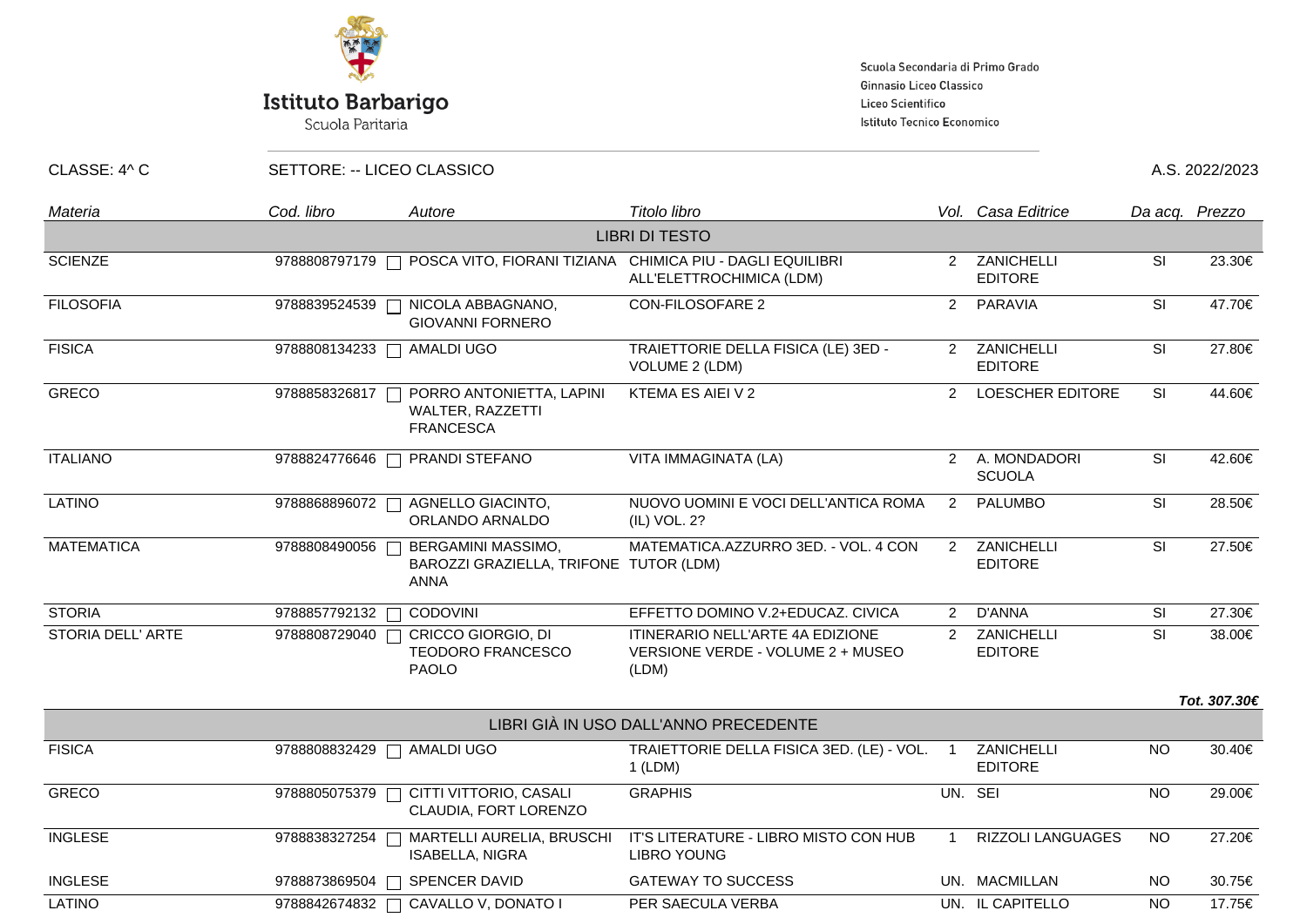| RELIGIONE CATT.     | I CONTADINI M<br>9788842676256                                                       | CARTE SCOPERTE (A)                                     | UN. ELLE DI CI                   | NO | 17.60€                 |
|---------------------|--------------------------------------------------------------------------------------|--------------------------------------------------------|----------------------------------|----|------------------------|
| <b>SCIENZE</b>      | SADAVA DAVID, HILLIS M.<br>9788808537744<br>DAVID, ET ALL                            | NUOVA BIOLOGIA BLU (LA) - IL CORPO<br>UMANO PLUS (LDM) | UN. ZANICHELLI<br><b>EDITORE</b> | NO | 29.10€                 |
| DIRITTO ED ECONOMIA | ZAGREBELSKY GUSTAVO,<br>9788800354752<br>TRUCCO CRISTINA, BACCELI<br><b>GIUSEPPE</b> | A SCUOLA DI DEMOCRAZIA                                 | UN. LE MONNIER                   | NO | 28.30€                 |
|                     |                                                                                      |                                                        |                                  |    | Tot. 210.10 $\epsilon$ |

**Totale: 517.40€**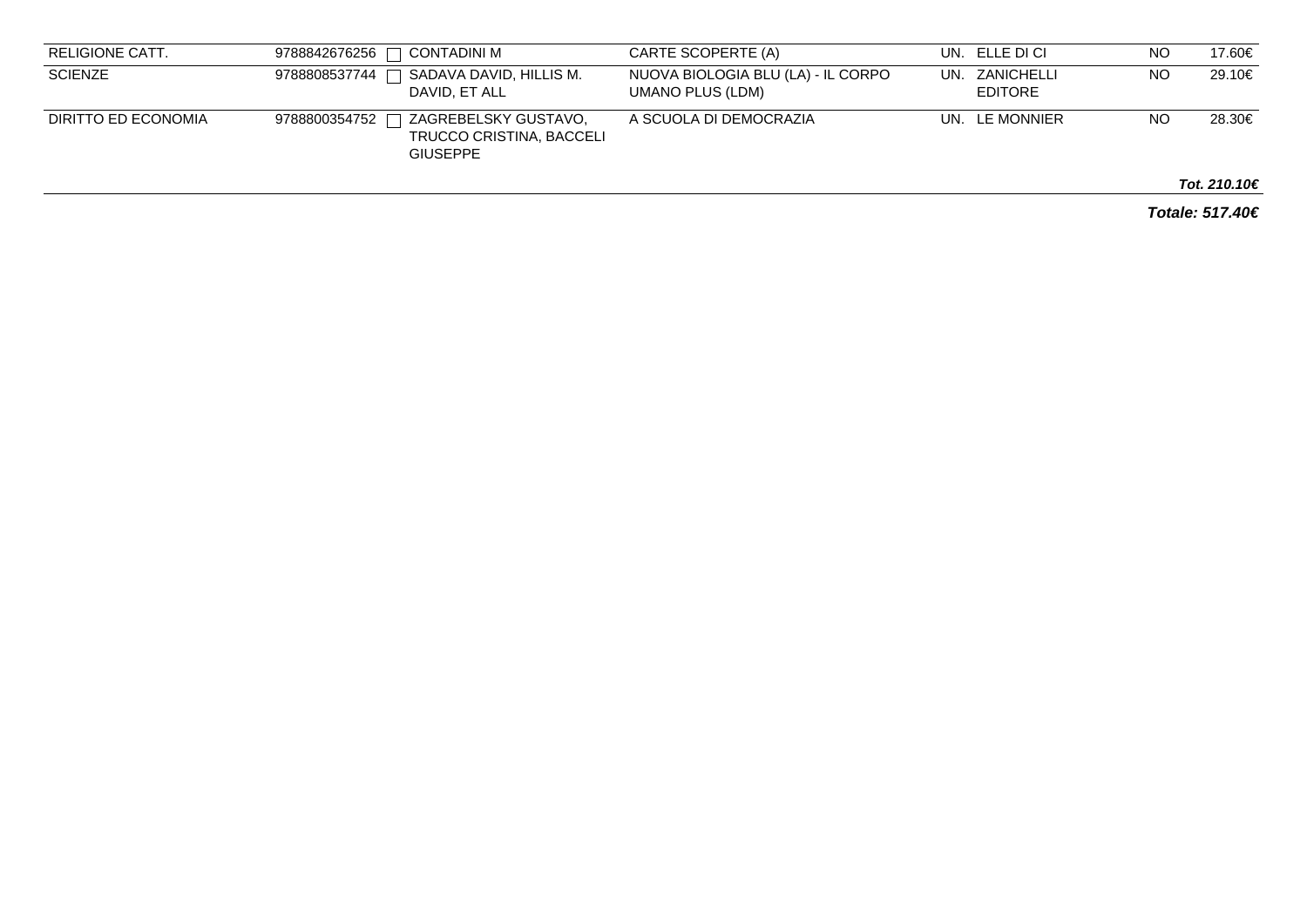

# **Istituto Barbarigo**<br>Scuola Paritaria

Scuola Secondaria di Primo Grado Ginnasio Liceo Classico Liceo Scientifico Istituto Tecnico Economico

CLASSE: 5^ C SETTORE: -- LICEO CLASSICO A.S. 2022/2023

| Materia                  | Cod. libro    | Autore                                                                      | Titolo libro                                                                            |              | Vol. Casa Editrice                  |                          | Da acq. Prezzo |
|--------------------------|---------------|-----------------------------------------------------------------------------|-----------------------------------------------------------------------------------------|--------------|-------------------------------------|--------------------------|----------------|
|                          |               |                                                                             | <b>LIBRI DI TESTO</b>                                                                   |              |                                     |                          |                |
| <b>FILOSOFIA</b>         | 9788839524546 | NICOLA ABBAGNANO,<br>$\Box$<br><b>GIOVANNI FORNERO</b>                      | <b>CON-FILOSOFARE 3</b>                                                                 | $\mathbf{3}$ | PARAVIA                             | <b>SI</b>                | 47.50€         |
| <b>FISICA</b>            | 9788808325358 | AMALDI UGO                                                                  | TRAIETTORIE DELLA FISICA 2ED. (LE) -<br>VOLUME 3 (LDM)                                  | $\mathbf{3}$ | ZANICHELLI<br><b>EDITORE</b>        | $\overline{\mathsf{SI}}$ | 32.80€         |
| <b>GRECO</b>             | 9788858326824 | PORRO ANTONIETTA, LAPINI<br>WALTER, BEVEGNI CLAUDIO                         | KTEMA ES AIEI V 3                                                                       | 3            | <b>LOESCHER EDITORE</b>             | SI                       | 44.70€         |
| <b>INGLESE</b>           | 9788838327261 | MARTELLI AURELIA, BRUSCHI<br>ISABELLA, ARMELLINO                            | IT'S LITERATURE - LIBRO MISTO CON HUB<br><b>LIBRO YOUNG</b>                             | $\mathbf{2}$ | <b>RIZZOLI LANGUAGES</b>            | <b>SI</b>                | 29.50€         |
| <b>ITALIANO</b>          | 9788824776714 | PRANDI STEFANO                                                              | VITA IMMAGINATA (LA)                                                                    |              | UN. A. MONDADORI<br><b>SCUOLA</b>   | SI                       | 7.40€          |
| <b>ITALIANO</b>          | 9788824776752 | PRANDI STEFANO                                                              | VITA IMMAGINATA (LA)                                                                    | 3            | A. MONDADORI<br><b>SCUOLA</b>       | SI                       | 53.40€         |
| LATINO                   | 9788868896089 | AGNELLO GIACINTO,<br>ORLANDO ARNALDO                                        | NUOVO UOMINI E VOCI DELL'ANTICA ROMA<br>(IL) VOL. 3?                                    | 3            | <b>PALUMBO</b>                      | <b>SI</b>                | 34.50€         |
| <b>MATEMATICA</b>        | 9788808451880 | BERGAMINI MASSIMO,<br>BAROZZI GRAZIELLA, TRIFONE TUTOR (LDM)<br><b>ANNA</b> | MATEMATICA.AZZURRO 3ED. - VOL. 5 CON                                                    | 3            | ZANICHELLI<br><b>EDITORE</b>        | SI                       | 28.00€         |
| <b>SCIENZE</b>           | 9788808530288 | SADAVA DAVID, HILLIS DAVID<br>M, HELLER GRAIG E ALTRI                       | CARBONIO, GLI ENZIMI, IL DNA 2ED. (IL).<br>CON SCIENZE TERRA (LDM)                      |              | UN. ZANICHELLI<br><b>EDITORE</b>    | $\overline{\mathsf{SI}}$ | 31.00€         |
| <b>STORIA</b>            | 9788869105432 | MARCO FOSSATI, GIORGIO<br>LUPPI, EMILIO ZANETTE                             | SPAZIO PUBBLICO 3                                                                       | 3            | <b>B.MONDADORI</b>                  | <b>SI</b>                | 30.15€         |
| <b>STORIA DELL' ARTE</b> | 9788808647313 | CRICCO GIORGIO, DI<br><b>TEODORO FRANCESCO</b><br><b>PAOLO</b>              | <b>ITINERARIO NELL'ARTE 4A EDIZIONE</b><br>VERSIONE VERDE - VOLUME 3 CON MUSEO<br>(LDM) | 3            | <b>ZANICHELLI</b><br><b>EDITORE</b> | $\overline{\mathsf{SI}}$ | 44.80€         |
|                          |               |                                                                             |                                                                                         |              |                                     |                          | Tot. 383.75€   |
|                          |               |                                                                             | LIBRI GIÀ IN USO DALL'ANNO PRECEDENTE                                                   |              |                                     |                          |                |
| <b>FISICA</b>            |               | 9788808919922   AMALDI UGO                                                  | TRAIETTORIE DELLA FISICA 2ED (LE) -<br>VOLUME 2 (LDM)                                   | $2^{\circ}$  | ZANICHELLI<br><b>EDITORE</b>        | <b>NO</b>                | 26.00€         |
| <b>MATEMATICA</b>        | 9788808718174 | BERGAMINI MASSIMO,<br><b>BAROZZI GRAZIELLA</b>                              | MATEMATICA.AZZURRO 2ED. - VOLUME 4<br>CON TUTOR (LDM)                                   | $2^{\circ}$  | ZANICHELLI<br><b>EDITORE</b>        | <b>NO</b>                | 26.80€         |